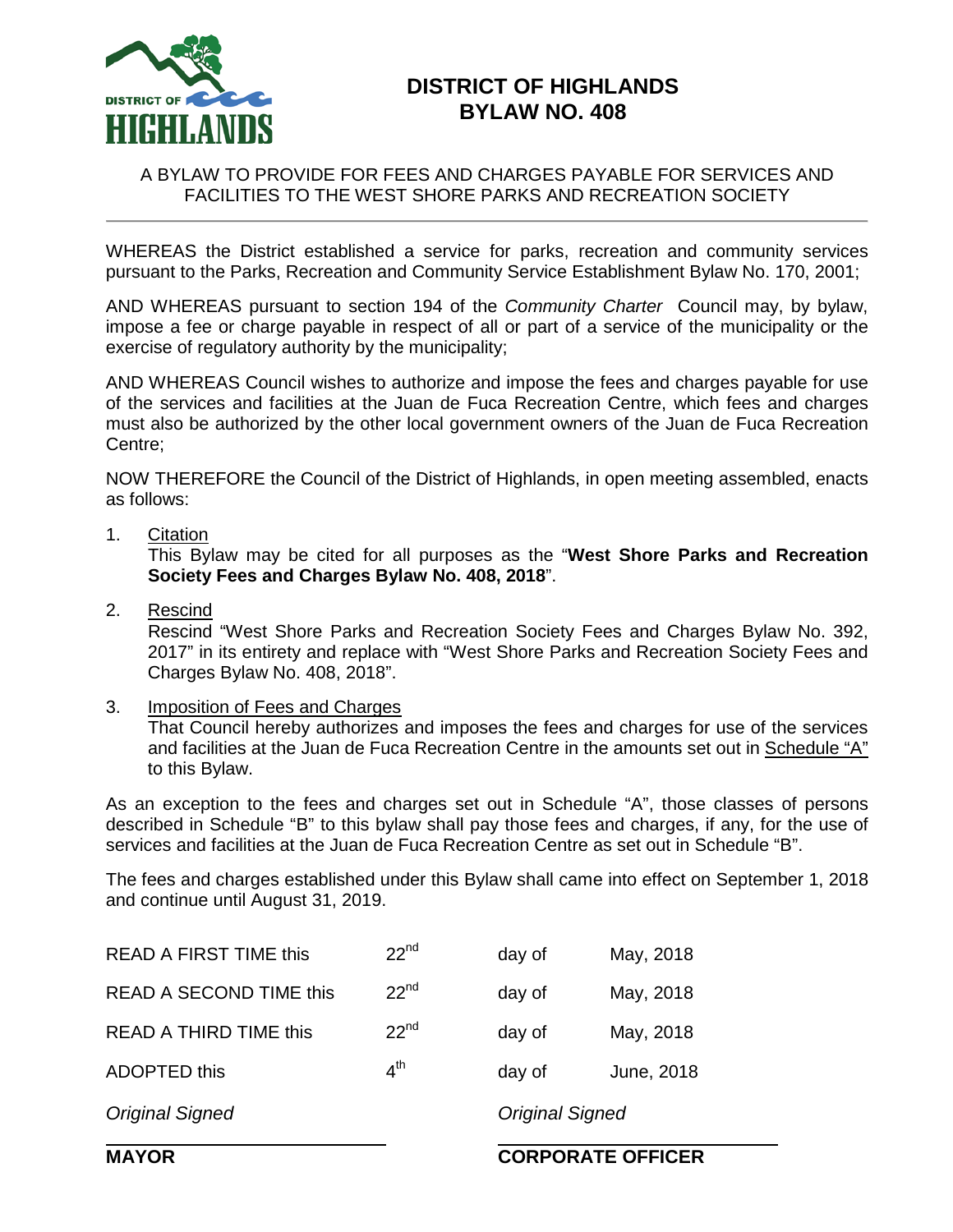# **SCHEDULE "A" to Bylaw No. 408**

#### **WEST SHORE PARKS AND RECREATION SOCIETY FEES AND CHARGES**

| ADMISSION FEES (swim, skate, weight room, fitness classes)<br>Fees Effective: September 1, 2018 to August 31, 2019                                 |                          |                  |                 |
|----------------------------------------------------------------------------------------------------------------------------------------------------|--------------------------|------------------|-----------------|
| (Single drop-in admissions include applicable taxes. All passes have applicable taxes added at the time of purchase)                               |                          |                  |                 |
| Single Admission<br><b>Adult</b>                                                                                                                   | S                        |                  | $6.65$ incl tax |
| $(19 - 59)$<br>10x                                                                                                                                 | \$                       | 56.97            |                 |
| 25x                                                                                                                                                | \$                       | 126.60           |                 |
| $\overline{1}$ month                                                                                                                               | \$                       | 60.00            |                 |
| 3 month                                                                                                                                            | \$                       | 140.00           |                 |
| 12 month                                                                                                                                           | \$                       | 385.00           |                 |
| Single Admission<br>Senior                                                                                                                         | \$                       |                  | 4.75 incl tax   |
| $(60$ plus)<br>10x                                                                                                                                 | \$                       | 40.68            |                 |
| 25x                                                                                                                                                | \$                       | 90.40            |                 |
|                                                                                                                                                    |                          |                  |                 |
| Single Admission<br>Youth                                                                                                                          | \$                       |                  | 4.75 incl tax   |
| $(13 - 18)$<br>10x<br>25x                                                                                                                          | \$<br>\$                 | 40.68<br>90.40   |                 |
|                                                                                                                                                    |                          |                  |                 |
| Child<br>Single Admission                                                                                                                          | \$                       |                  | $3.25$ incl tax |
| $(6 - 12)$<br>10x                                                                                                                                  | \$                       | 27.86            |                 |
| 25x                                                                                                                                                | \$                       | 61.90            |                 |
|                                                                                                                                                    |                          |                  |                 |
| Single Admission<br><b>Family</b>                                                                                                                  | \$                       | 13.25 incl tax   |                 |
| (Max. 5)<br>10x                                                                                                                                    | \$                       | 113.58           |                 |
| 3 month                                                                                                                                            | \$                       | 280.00           |                 |
| 12 month                                                                                                                                           | \$                       | 770.00           |                 |
| <b>Child Minding</b><br>per 75 min                                                                                                                 | \$                       |                  | 3.50 incl tax   |
| 10x                                                                                                                                                | \$                       | 30.00            |                 |
| <b>INDOOR FACILITIES RENTAL FEES</b>                                                                                                               |                          |                  |                 |
| Fees Effective: September 1, 2018 to August 31, 2019                                                                                               |                          |                  |                 |
| (All Fees Subject to Applicable Taxes)                                                                                                             |                          |                  |                 |
| ROOMS: (per hour unless noted) (In alignment with SD62 fees where noted)                                                                           |                          |                  |                 |
| <b>Small Rooms include:</b>                                                                                                                        |                          |                  |                 |
| Boardroom, Gllangcolme, Spinnaker, Upper and Lower Clubhouse, JDF Seniors Centre<br>Rooms 201-202 and Centennial Centre for Arts and Culture Rooms |                          |                  |                 |
| Non-profit Adult (In alignment with SD62)                                                                                                          | \$                       | 27.00            |                 |
| Non-profit Youth (In alignment with SD62)                                                                                                          | \$                       | 15.75            |                 |
| Commercial/Party Room Rental (Charge per/hr with a 2hr min rental)                                                                                 | \$                       | 36.00            |                 |
|                                                                                                                                                    |                          |                  |                 |
| Clubhouse & Field house Change rooms                                                                                                               |                          |                  |                 |
| Non-profit Adult / Community                                                                                                                       | \$                       | 13.25            |                 |
| Non-profit Youth / Community                                                                                                                       | \$                       | 10.25            |                 |
|                                                                                                                                                    |                          |                  |                 |
| Large Rooms include:<br>Lookout Lounge, Galleon Room, Kinsmen Field house, 55+ Centre Auditorium & Room 101                                        |                          |                  |                 |
| Non-profit Adult / Meetings or User Group (In alignment with SD62)                                                                                 | \$                       | 40.50            |                 |
| Non-profit Youth / Meetings or User Group (In alignment with SD62)                                                                                 | $\overline{\mathcal{S}}$ | 27.75            |                 |
| Commercial Rental (Charge per/hr with 2hr minimum)                                                                                                 | \$                       | 50.00            |                 |
|                                                                                                                                                    |                          |                  |                 |
| <b>Wedding Rooms Include:</b>                                                                                                                      |                          |                  |                 |
| Kinsmen Field house and 55+ Centre Auditorium                                                                                                      |                          |                  |                 |
| Wedding Reception - Full Day Rental                                                                                                                | \$                       | 430.00           |                 |
| Wedding Ceremony - Outdoor                                                                                                                         | \$                       | 325.00           |                 |
| Wedding Ceremony - Indoor<br>Wedding Reception - additonal set-up from 5pm night before                                                            | \$<br>\$                 | 220.00<br>100.00 |                 |
|                                                                                                                                                    |                          |                  |                 |
|                                                                                                                                                    |                          |                  |                 |
|                                                                                                                                                    |                          |                  |                 |
| Swimming Pool (no guard)<br>Adult Commercial (ie Scuba)                                                                                            | \$                       | 215.25           |                 |
| Youth /Youth Commercial/Swim Clubs                                                                                                                 | \$                       | 102.50           |                 |
| Adult Commercial/Lane<br>Youth Swim Club/Lane                                                                                                      | \$<br>\$                 | 26.90<br>12.80   |                 |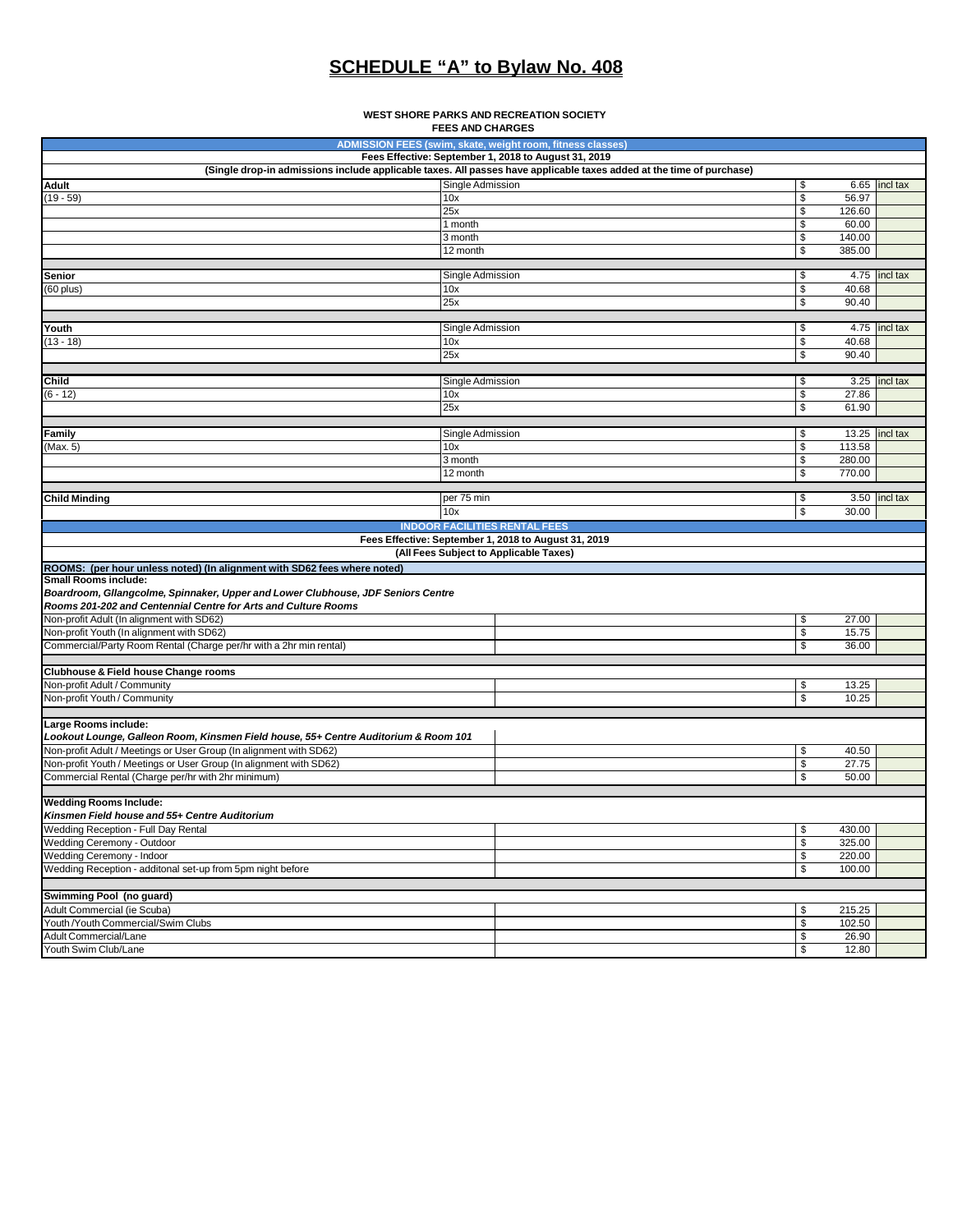## **SCHEDULE "A" to Bylaw No. 408**

**WEST SHORE PARKS AND RECREATION SOCIETY FEES AND CHARGES**

| <b>ARENA FACILITIES RENTAL FEES</b>                                                                     |                                               |          |  |
|---------------------------------------------------------------------------------------------------------|-----------------------------------------------|----------|--|
| Fees Effective: September 1, 2018 to August 31, 2019                                                    |                                               |          |  |
| (All Fees Subject to Applicable Taxes Unless Noted)                                                     |                                               |          |  |
| JdF Arena/The Q Centre - Ice                                                                            |                                               |          |  |
| Rates per hour unless otherwise noted                                                                   |                                               |          |  |
| Ice - Adult prime time*                                                                                 | \$<br>226.00                                  |          |  |
| Ice - Adult non-prime**                                                                                 | \$<br>152.00                                  |          |  |
| Ice - Midnight Rate (midnight to 6 am)                                                                  | \$<br>106.00                                  |          |  |
| Ice - Youth prime time*                                                                                 | $\mathfrak{s}$<br>122.00                      |          |  |
| Ice - Youth non-prime**                                                                                 | \$<br>99.00                                   |          |  |
| Ice - School District #62 Hockey Academy                                                                | \$<br>99.00                                   |          |  |
| Ice - Commercial prime time                                                                             | \$<br>233.00                                  |          |  |
| Victoria Grizzlies - Games and Practices                                                                | Lease                                         |          |  |
| Westshore Wolves Jr B - Games and Practices                                                             | Lease                                         |          |  |
| The Q Centre, JdF Arena and Curling Rink Full Day (24hrs)                                               | Lease                                         |          |  |
| Skate Rentals (tax incl)                                                                                | \$<br>3.50                                    | incl tax |  |
| <b>School Groups (District #62)</b>                                                                     |                                               |          |  |
| 1-50 Participants                                                                                       | \$<br>75.00                                   |          |  |
| 51-100 Participants                                                                                     | $\mathsf{s}$<br>112.50                        |          |  |
| Skate Rentals for School Groups (tax incl)                                                              | \$<br>1.50                                    | incl tax |  |
| JdF Arena/The Q Centre/Curling Rink - Dry Floor                                                         |                                               |          |  |
| Arena Drv Floor - Adult                                                                                 | \$<br>79.00                                   |          |  |
| Arena Dry Floor - Youth                                                                                 | \$<br>53.00                                   |          |  |
| Curling Rink Dry Floor - Adult                                                                          | \$<br>79.00                                   |          |  |
| Curling Rink Dry Floor - Youth                                                                          | \$<br>53.00                                   |          |  |
| Victoria Sr. Shamrocks - Games and Practices                                                            | Lease                                         |          |  |
| Victoria Jr. Shamrocks - Games and Practices                                                            | Lease                                         |          |  |
| JdF Arena/The Q Centre/Curling Rink - Dry Floor Special Events (not including Arena Sports Tournaments) |                                               |          |  |
| *JdF Arena Full Day (24 hrs) - Community Group                                                          | \$<br>1,000.00                                |          |  |
| *JdF Arena Full Day (24 hrs) - Commercial                                                               | \$<br>2,000.00                                |          |  |
| *The Q Centre Full Day (24 hrs) - Community Group                                                       | \$<br>2,000.00                                |          |  |
| The Q Centre Full Day (24 hrs) - Commercial                                                             | Lease                                         |          |  |
| *Curling Rink Full Day (24 hrs) - Community Group                                                       | \$<br>1,000.00                                |          |  |
| *Curling Rink Full Day (24 hrs) - Commercial                                                            | \$<br>2,000.00                                |          |  |
| * Prime: M-F 6:00 am - 8:00 am, 4:00 pm-11:30 pm / Sat & Sun 6:00 am - 11:30 pm                         | **Non-Prime: M-F 8:00                         |          |  |
| am - 4:00 pm & 11:30 pm - Midnight/ Sat & Sun 11:30 pm - Midnight                                       | Move/In Out days for full day rentals will be |          |  |
| 50% of the base rate                                                                                    |                                               |          |  |
| JdF Curling Rink - Ice                                                                                  |                                               |          |  |
| Ice - Adult prime time* - 1 sheet (2hrs)                                                                | \$<br>87.00                                   |          |  |
| Ice - Adult prime time* - 8 sheets (2hrs)                                                               | \$<br>696.00                                  |          |  |
| Ice - Adult non-prime** - 1 sheet (2 hours)                                                             | \$<br>55.00                                   |          |  |
| Ice - Adult non-prime* - 8 sheets (2 hours)                                                             | \$<br>440.00                                  |          |  |
| Ice - Junior non-prime** - 1 sheet (2hrs)                                                               | \$<br>29.70                                   |          |  |
| Ice - Junior prime time* - 1 sheet (2hrs)                                                               | \$<br>44.30                                   |          |  |
| CC (Curling Club) Bonspiel - 8 sheets (2hours)                                                          | \$<br>226.00                                  |          |  |
| Jr. Bonspiel - 8 sheets (2hours)                                                                        | \$<br>122.00                                  |          |  |
| * Prime: M-F 6:00 pm - 11:00 pm, Sat - Sun 8:00 am - 11:00 pm                                           |                                               |          |  |
| **Non-Prime: M-F 6:00 am - 6:00 pm                                                                      |                                               |          |  |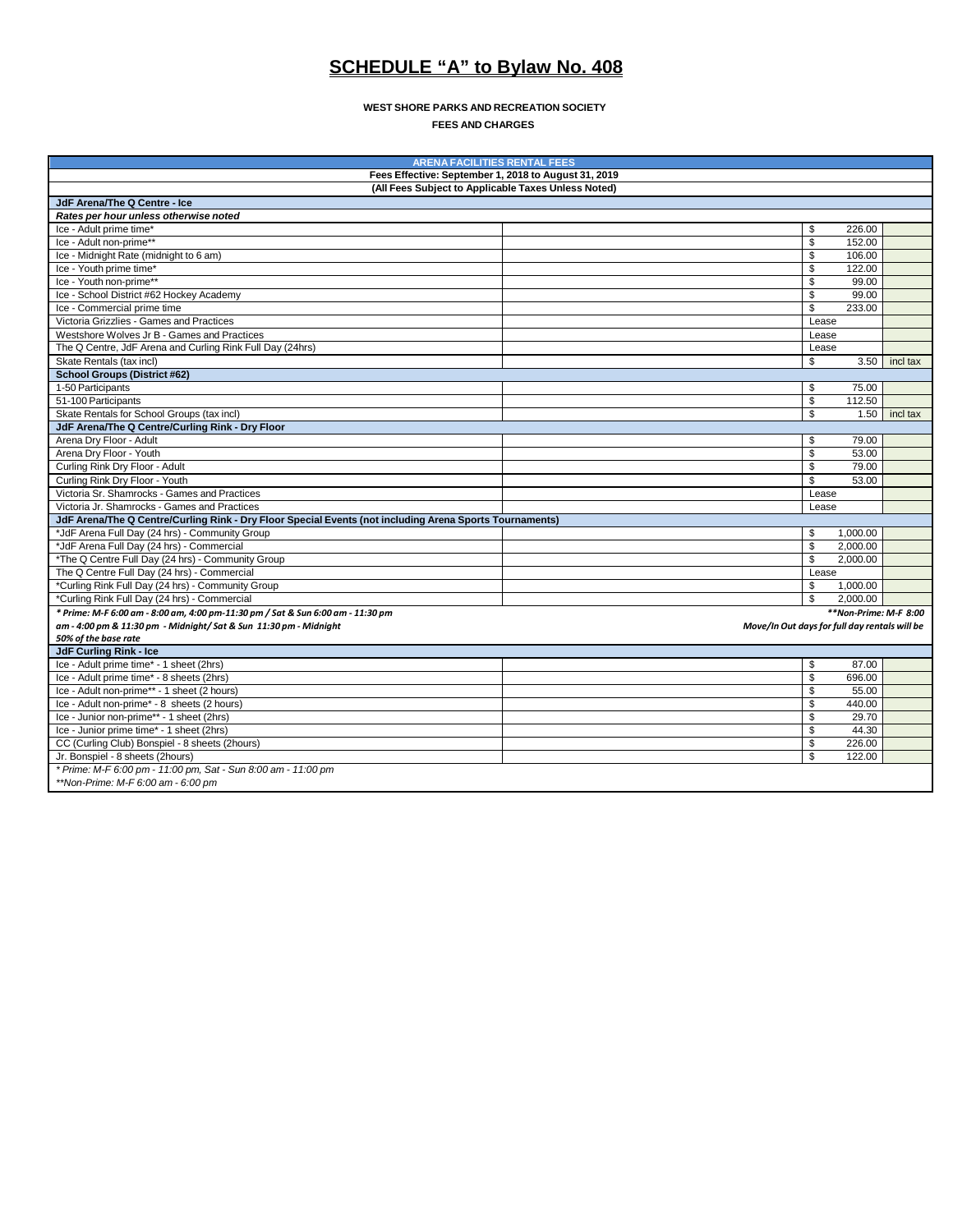# **SCHEDULE "A" to Bylaw No. 408**

**WEST SHORE PARKS AND RECREATION SOCIETY FEES AND CHARGES**

| <b>OUTDOOR FACILITIES RENTAL FEES</b>                                        |  |       |       |  |
|------------------------------------------------------------------------------|--|-------|-------|--|
| Fees Effective: September 1, 2018 to August 31, 2019                         |  |       |       |  |
| (All Fees Subject to Applicable Taxes)                                       |  |       |       |  |
| Sand Volleyball Courts/Tennis Courts/Basketball Courts (per court, per hour) |  |       |       |  |
| Youth                                                                        |  | \$    | 8.00  |  |
| Adult                                                                        |  | \$    | 16.00 |  |
| Commercial - Youth                                                           |  | \$    | 17.00 |  |
| Commercial - Adult                                                           |  | \$    | 34.00 |  |
| <b>BMX Track</b>                                                             |  | Lease |       |  |
| Ball Diamonds (per diamond per hour - minimum 2 hour rental)                 |  |       |       |  |
| Youth                                                                        |  | \$    | 8.00  |  |
| Adult                                                                        |  | \$    | 16.00 |  |
| Commercial - Youth                                                           |  | \$    | 17.00 |  |
| Commercial - Adult                                                           |  | \$    | 34.00 |  |
| Playing Fields (per field per hour - minimum 2 hour rental)                  |  |       |       |  |
| Youth                                                                        |  | \$    | 8.00  |  |
| Adult                                                                        |  | \$    | 16.00 |  |
| Commercial - Youth                                                           |  | \$    | 17.00 |  |
| Commercial - Adult                                                           |  | \$    | 34.00 |  |
| Lights - Field 1, 2 & 3 - Youth & Adult *                                    |  | \$    | 29.25 |  |
| Youth - Artifical Turf Field                                                 |  | \$    | 33.00 |  |
| Adult - Artifical Turf Field                                                 |  | \$    | 54.00 |  |
| Lights - Artifical Turf Field                                                |  | \$    | 20.50 |  |
| Lacrosse Box (per hour)                                                      |  |       |       |  |
| Youth                                                                        |  | \$    | 8.00  |  |
| Adult                                                                        |  | \$    | 16.00 |  |
| Commercial - Youth                                                           |  | \$    | 17.00 |  |
| Commercial - Adult                                                           |  | \$    | 34.00 |  |
| Lights - Lacrosse Box                                                        |  | \$    | 8.25  |  |
| Velodrome (per hour)                                                         |  |       |       |  |
| Youth                                                                        |  | \$    | 11.00 |  |
| Adult                                                                        |  | \$    | 22.00 |  |
| Lights - Velodrome                                                           |  | \$    | 20.50 |  |
| <b>Picnic Shelter (per hour)</b>                                             |  |       |       |  |
| <b>Entire Picnic Shelter</b>                                                 |  | \$    | 25.00 |  |
| *Lights can be booked in 1/2 hour blocks at 50% of rate.                     |  |       |       |  |

| <b>GOLF COURSE GREEN FEES AND RENTALS</b>                    |    |                  |  |
|--------------------------------------------------------------|----|------------------|--|
| (All Fees Include Applicable Taxes)                          |    |                  |  |
| Summer - April 1, 2019 - September 30, 2019                  |    |                  |  |
| Child/Youth                                                  | S. | $10.00$ incl tax |  |
| Adult                                                        |    | 15.00 incl tax   |  |
| Family**                                                     |    | 40.00 incl tax   |  |
| <b>Extra Rounds</b>                                          |    | 7.00 incl tax    |  |
| Winter - October 1, 2018 - March 31, 2019                    |    |                  |  |
| Child/Youth                                                  |    | 8.00 incl tax    |  |
| <b>Adult</b>                                                 |    | $10.50$ incl tax |  |
| Family**                                                     |    | 29.00 incl tax   |  |
| <b>Extra Rounds</b>                                          |    | 7.00 incl tax    |  |
| <b>Club Rentals</b>                                          |    | $7.25$ incl tax  |  |
| <b>Cart Rentals</b>                                          |    | 4.75 incl tax    |  |
| **Family rate includes four (4) people with 2 adults maximum |    |                  |  |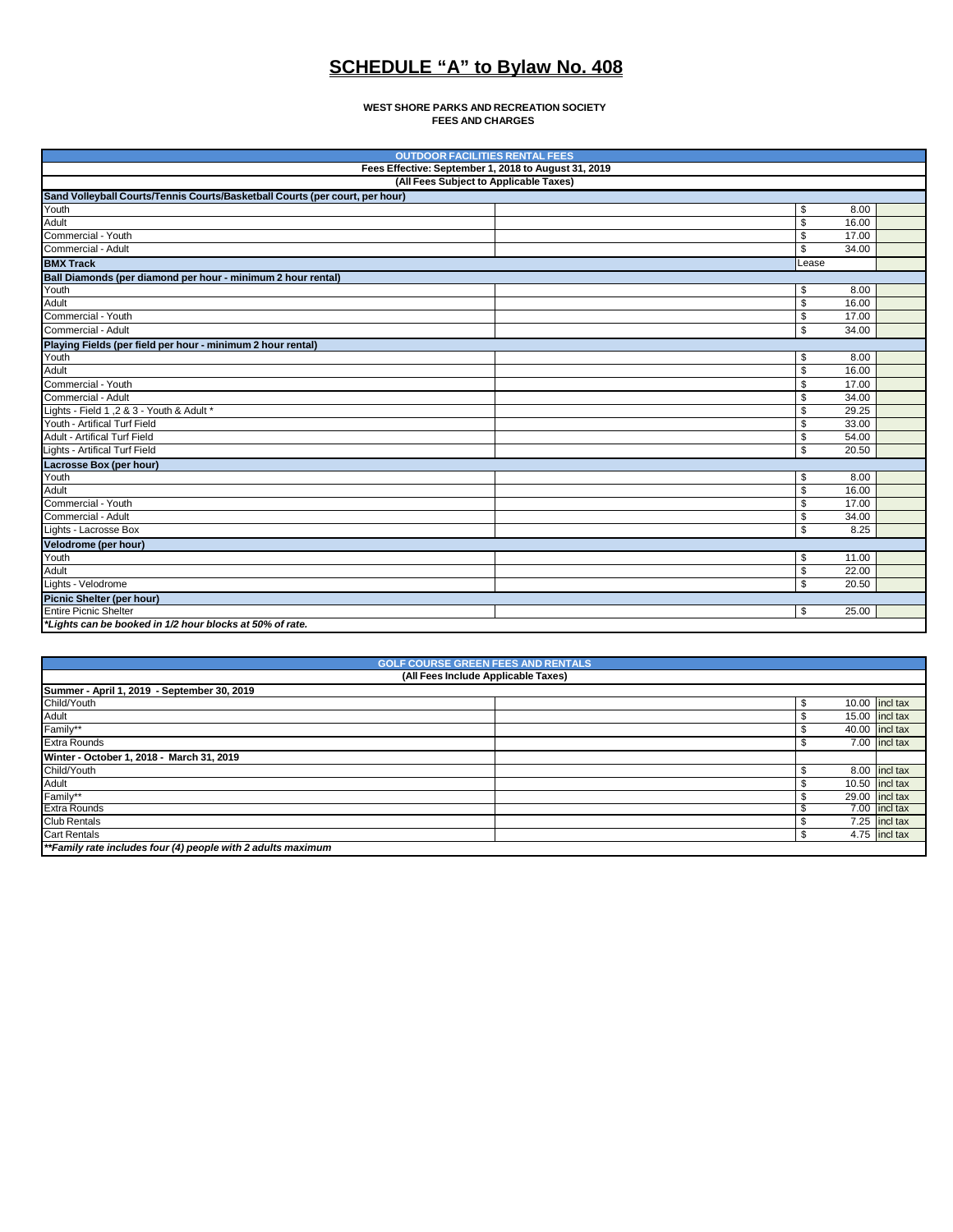## **SCHEDULE "B" to Bylaw No. 408**

| West Shore Parks & Recreation Society                             | Policy & Procedures Manual |
|-------------------------------------------------------------------|----------------------------|
| <b>HUMAN RESOURCES - EMPLOYEE BENEFITS</b>                        |                            |
| <b>Facility Use Passes &amp; Golf Privileges for Staff, Board</b> | 3.5.4                      |
| <b>Members and Municipal Staff</b>                                |                            |
|                                                                   | Page 1 of 2                |

## **POLICY:**

As part of a health and wellness plan for staff, board members and municipal employees, the Society provides access to its recreation facilities.

#### **PURPOSE:**

To provide guidelines for the assignment of facility use and golf privileges to the Staff of West Shore Parks and Recreation Society; Members of the Society's Board of Directors; and Employees of the City of Colwood, the City of Langford, the Districts of Highlands and Metchosin, and the Town of View Royal. A Facility Use Pass allows for free access to drop in programs in the weight room, swimming pool, skating rink, some drop-in fitness classes and in some instances the golf course.

All staff are required to have Staff ID Card as a requirement of their employment. These ID Cards will also act as a Facility Use Pass and permit access for facility use and golf privileges. Staff ID Cards are processed through the Front Reception Desk during normal hours of operation.

#### **PROCEDURE:**

#### **Society Board of Directors:**

Facility Use Passes are available, free of charge, to Society Board of Director members and their immediate family. For this purpose, immediate family includes:

- the Board member's spouse/partner living in the same household;
- the Board member's dependent children (under the age of 19 years) living in the same household.

Board Members' Facility Use Passes will be based on their terms of office (i.e.: from January to December of each calendar year for the duration of their term.) Board Members and their families will require a Facility Use Pass to access these privileges. Passes are processed through the Front Reception desk during normal hours of operation. There is a \$5.00 fee for each card issued to family members.

#### **AUXILIARY EMPLOYEES:**

Facility Use Passes are available, free of charge, to Auxiliary employees for the duration of their employment with the Society. Facility Use Passes are normally issued for a season or session.